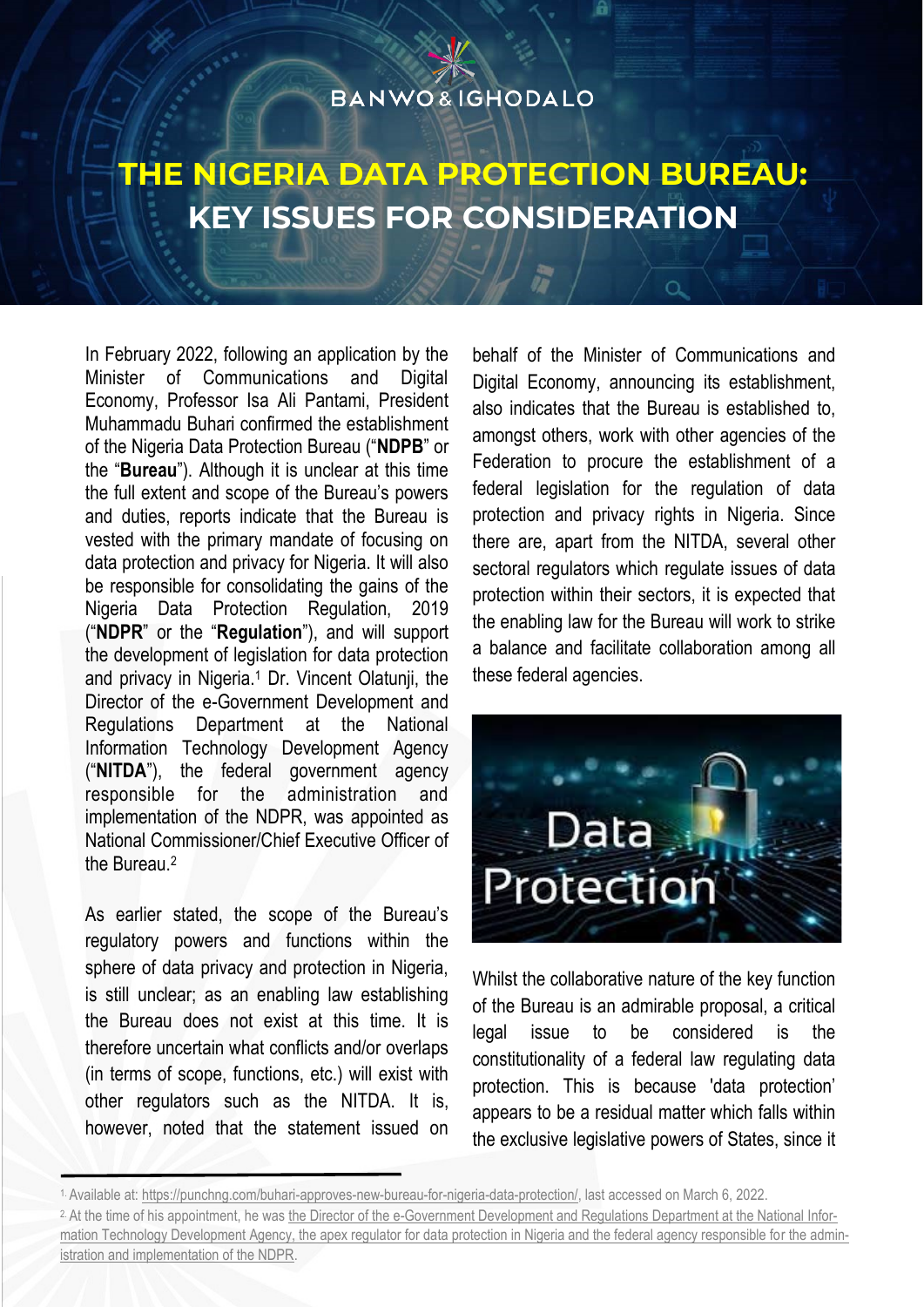#### **THE NIGERIA DATA PROTECTION BUREAU: KEY ISSUES FOR CONSIDERATION**

is not captured under the Exclusive Legislative List ("**ELL**") or the Concurrent Legislative List ("**CLL**") in the Second Schedule to the Constitution of the Federal Republic of Nigeria, 1999 (as amended) (the "**Constitution**"). However, we note that the right to privacy is entrenched in Part IV of the Constitution*.* We also note that by virtue of the provisions of Item 68 of the ELL *which permit* the National Assembly to legislate on any matter incidental or supplementary to any matter mentioned anywhere on the ELL, the Federal Government of Nigeria ("FGN") may, through laws passed by the National Assembly, regulate data protection as being incidental or supplementary to "fingerprints, identification and criminal records", which are items listed on the ELL.

In order to ensure the practical and holistic administration of data protection, thorough discussions must be had, to understand the constitutional basis on which the Bureau seeks to serve a regulatory role. Additionally, it is expected that the Bureau, the NITDA and other relevant agencies will work coherently (with industry stakeholders) to achieve this feat.

Nigeria has recorded increased data penetration over the last decade, with attendant increase in the processing of personal data as a fundamental part of various business activities. As such, a well thought-through and coherent data governance framework is an undeniable imperative for the Nigerian economy at this stage. It is expected that the Bureau will not only work to supplement the efforts of the NITDA but also seek to work



with State governments to facilitate the adoption of a truly national data protection legislation; that will provide a uniform data protection governance framework without duplication of bureaucratic administrative obligations for data processors (as well as the appurtenant multiple costs related thereto).

Recognizing the central role of data protection in a digital economy and the existence of sector specific regulatory agencies, such as the Nigerian Communications Commission and the Central Bank of Nigeria, which also regulate data protection within their respective sectors, it will thus be critical for the FGN to ensure seamless synergy between the Bureau and the NITDA and other sector-specific agencies. It is suggested that, the formula adopted with regard to the Nigerian Code of Corporate Governance, 2018 and the Federal Competition and Consumer Protection Act, 2018 should be adopted; where sector-specific regulators commit to enforcing the relevant standards in their sectors but are required to leave certain core technical issues to the technical regulator. As between the NITDA and the Bureau, NITDA's role may be limited to developing standards, guidelines and regulations,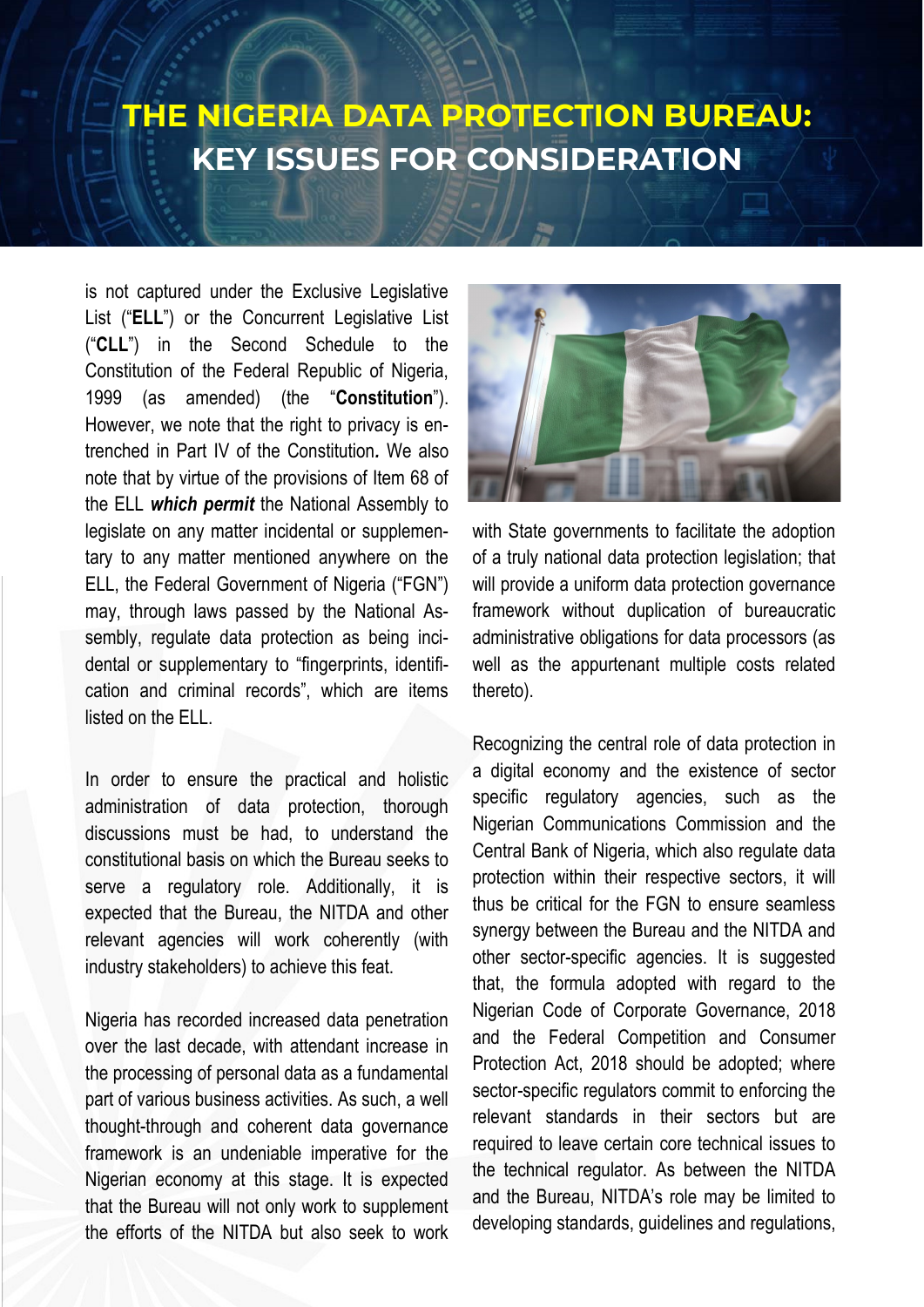### **THE NIGERIA DATA PROTECTION BUREAU: KEY ISSUES FOR CONSIDERATION**

as expressly stated in its enabling Act, while the Bureau is empowered to implement and enforce such standards, guidelines and regulations. Where this approach is adopted, each agency is enabled to develop specialization and focus, necessary to ensure a robust and effective data protection framework for the country.

#### **Conclusion**

Generally, the protection of privacy rights and data protection has increasingly become important across the globe. Personal data breaches across numerous data heavy corporations and smaller institutions continue to be on the rise. It is thus pertinent that data protection be given unique and sufficient attention from a regulatory perspective. The introduction of the Bureau indicates that the Government is fully aware of this.

Notwithstanding, it is pertinent that the FGN and the relevant state governments ensure:

- sufficient collaboration in achieving a thoughtdriven approach to the scope, powers, legitimacy and functions of relevant data protection regulatory agencies and bodies in Nigeria;
- consultations and engagements with lawyers, industry players and other stakeholders in ensuring that data protection and privacyrelated policies are fit-for-purpose and do not unduly duplicate obligations of participants in

the market;

smooth interplay between the Bureau, NITDA and other relevant agencies, in a bid to ensure efficiency in the administration of data protection in Nigeria.

With regard to the Bureau, issues around the constitutionality of its establishment can be effectively addressed, by empowering the Bureau to work collaboratively across the tiers of government in the country. As a necessary first step, the FGN should procure the enactment of an enabling law setting out, amongst others, the scope, functions, powers and limitations of the Bureau, mindful of the considerations (both practical and legal) highlighted above.

The Grey Matter Concept is an initiative of the law firm, Banwo & Ighodalo.

DISCLAIMER: This article is only intended to provide general information on the subject matter and does not by itself create a client/attorney relationship between readers and our Law Firm or serve as legal advice. We are available to provide specialist legal advice on the readers' specific circumstances when they arise.